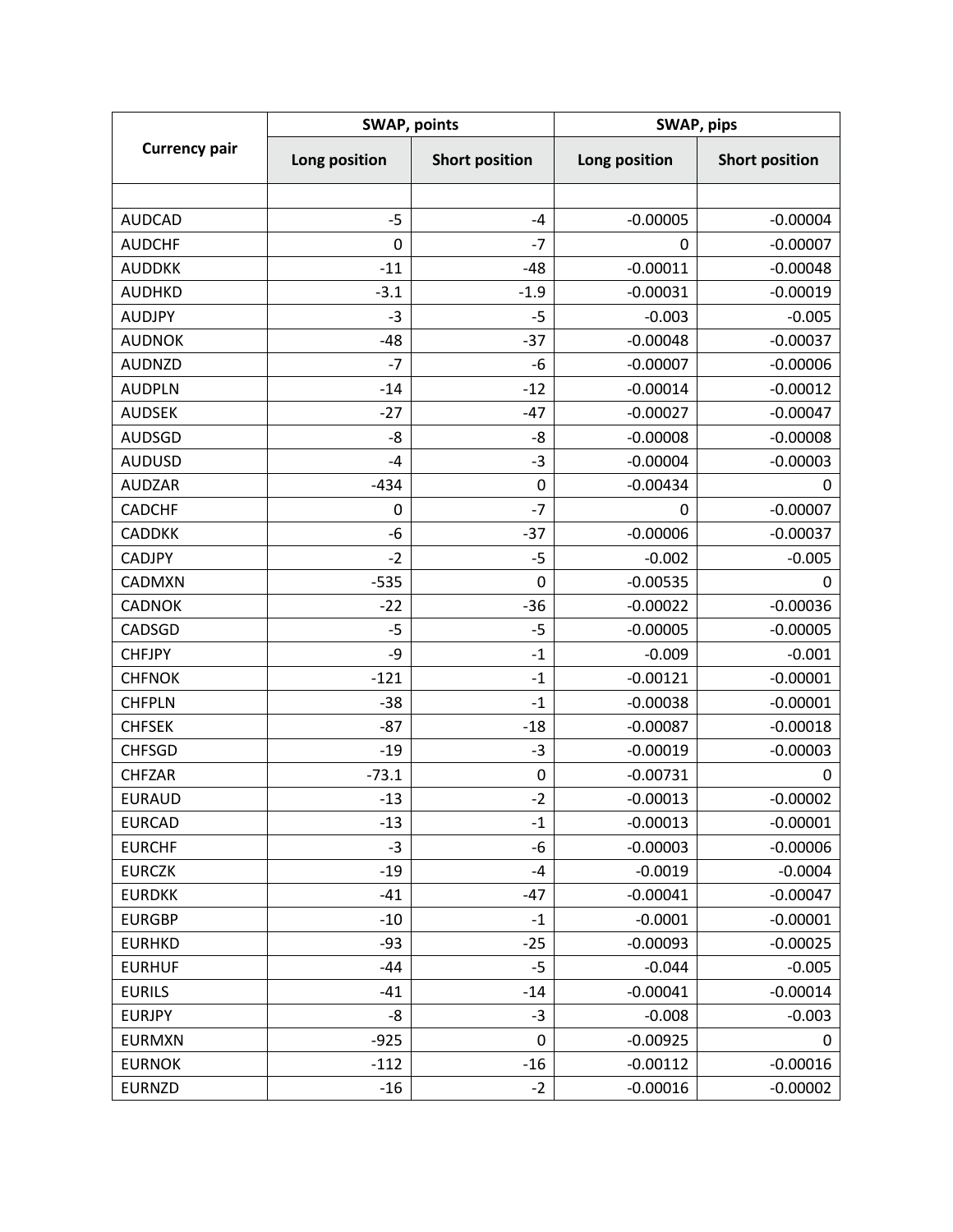| <b>EURPLN</b> | $-35$     | $-7$        | $-0.00035$ | $-0.00007$ |
|---------------|-----------|-------------|------------|------------|
| <b>EURRUB</b> | $-2928$   | 0           | $-0.02928$ | 0          |
| <b>EURSEK</b> | $-76$     | $-34$       | $-0.00076$ | $-0.00034$ |
| <b>EURSGD</b> | $-17$     | -6          | $-0.00017$ | $-0.00006$ |
| <b>EURTRY</b> | $-669$    | 0           | $-0.00669$ | 0          |
| <b>EURUSD</b> | $-10$     | 0           | $-0.0001$  | 0          |
| <b>EURZAR</b> | $-763$    | 0           | $-0.00763$ | 0          |
| <b>GBPAUD</b> | -8        | -8          | $-0.00008$ | $-0.00008$ |
| <b>GBPCAD</b> | -8        | $-7$        | $-0.00008$ | $-0.00007$ |
| <b>GBPCHF</b> | 0         | $-11$       | 0          | $-0.00011$ |
| <b>GBPDKK</b> | $-19$     | $-79$       | $-0.00019$ | $-0.00079$ |
| <b>GBPJPY</b> | $-4$      | -8          | $-0.004$   | $-0.008$   |
| <b>GBPNOK</b> | $-85$     | $-56$       | $-0.00085$ | $-0.00056$ |
| <b>GBPNZD</b> | $-11$     | -8          | $-0.00011$ | $-0.00008$ |
| <b>GBPPLN</b> | $-22$     | $-23$       | $-0.00022$ | $-0.00023$ |
| <b>GBPSEK</b> | $-47$     | $-74$       | $-0.00047$ | $-0.00074$ |
| <b>GBPSGD</b> | $-13$     | $-12$       | $-0.00013$ | $-0.00012$ |
| <b>GBPTRY</b> | $-704$    | 0           | $-0.00704$ | 0          |
| <b>GBPUSD</b> | $-7$      | $-5$        | $-0.00007$ | $-0.00005$ |
| <b>GBPZAR</b> | $-768$    | 0           | $-0.00768$ | 0          |
| <b>HKDJPY</b> | $-33$     | $-87$       | $-0.00033$ | $-0.00087$ |
| <b>MXNJPY</b> | 0         | $-165$      | 0          | $-0.00165$ |
| <b>NOKJPY</b> | $-38$     | $-56$       | $-0.00038$ | $-0.00056$ |
| <b>NOKSEK</b> | -6        | $-10$       | $-0.00006$ | $-0.0001$  |
| <b>NZDCAD</b> | $-5$      | -5          | $-0.00005$ | $-0.00005$ |
| <b>NZDCHF</b> | $\pmb{0}$ | $-7$        | 0          | $-0.00007$ |
| <b>NZDJPY</b> | $-2$      | $-5$        | $-0.002$   | $-0.005$   |
| <b>NZDSEK</b> | -9        | $-38$       | $-0.00009$ | $-0.00038$ |
| <b>NZDSGD</b> | -8        | $-7$        | $-0.00008$ | $-0.00007$ |
| <b>NZDUSD</b> | $-3$      | $-4$        | $-0.00003$ | $-0.00004$ |
| PLNJPY        | $-980$    | $-1640$     | $-0.098$   | $-0.164$   |
| SGDJPY        | $-4$      | $-7$        | $-0.004$   | $-0.007$   |
| <b>TRYJPY</b> | $\pmb{0}$ | $-10$       | 0          | $-0.01$    |
| <b>USDCAD</b> | -6        | -6          | $-0.00006$ | $-0.00006$ |
| <b>USDCHF</b> | 0         | -9          | 0          | $-0.00009$ |
| <b>USDCNH</b> | $-297$    | $\mathbf 0$ | $-0.00297$ | 0          |
| <b>USDCZK</b> | $-7.4$    | $-12.8$     | $-0.00074$ | $-0.00128$ |
| <b>USDDKK</b> | -8        | $-62$       | $-0.00008$ | $-0.00062$ |
| <b>USDHKD</b> | $-4.6$    | $-4.8$      | $-4.6E-05$ | $-4.8E-05$ |
| <b>USDHUF</b> | $-25$     | $-15$       | $-0.025$   | $-0.015$   |
| <b>USDILS</b> | $-20$     | $-25$       | $-0.0002$  | $-0.00025$ |